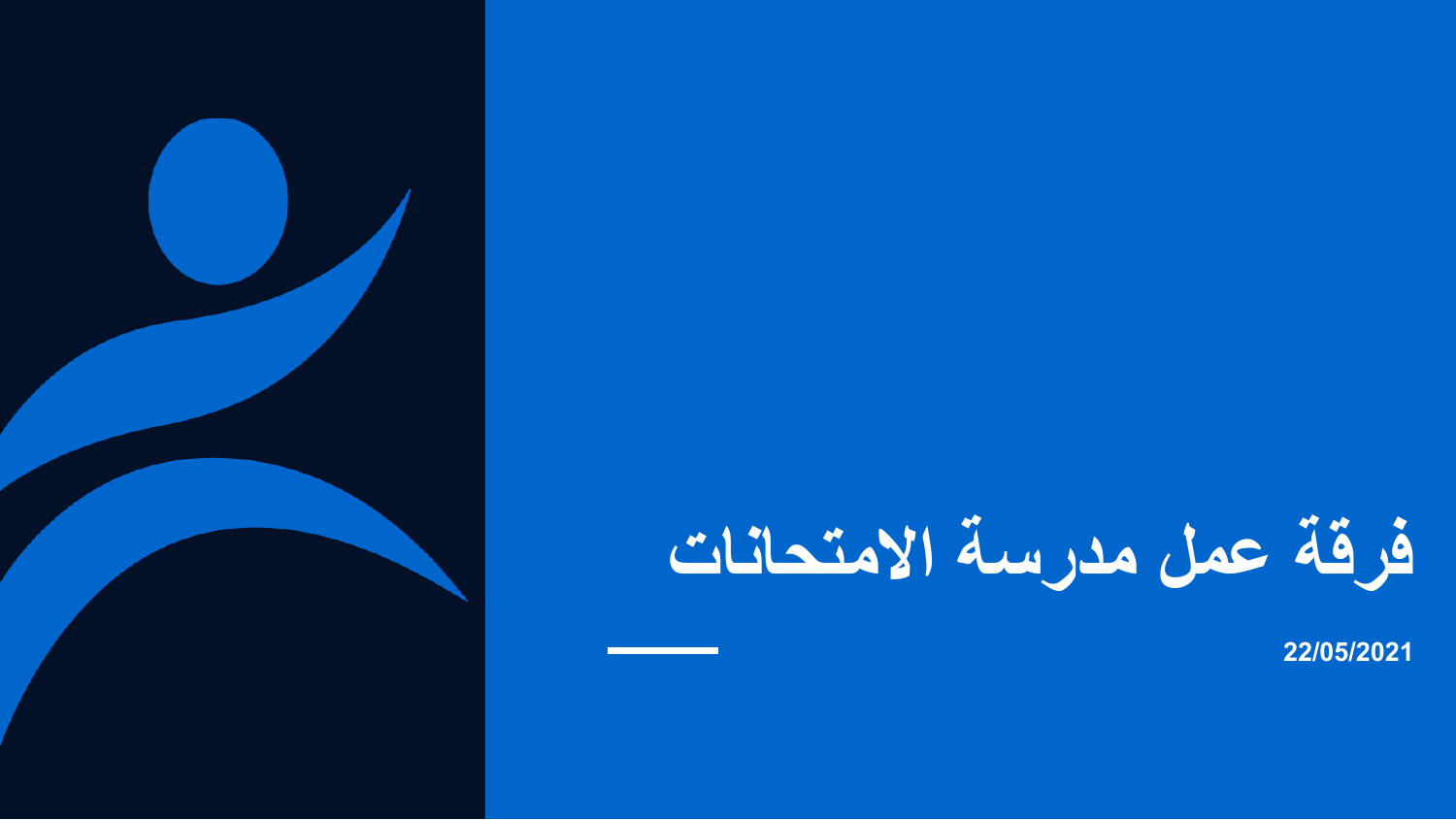| النسبة المئوية لدعوات |
|-----------------------|
| الطلاب المحرومين      |
| اقتصاديًا حسب الرمز   |
| البريدي               |
| (الصف السابع)         |

| <b>SY21-22</b>                    |                 | SY20-21                           |                      | حى                                 | الرمز البريدي |  |
|-----------------------------------|-----------------|-----------------------------------|----------------------|------------------------------------|---------------|--|
| نسبة المدعوين المحرومين اقتصاديًأ | إجمالى الدعوات  | نسبة المدعوين المحرومين افتصاديًأ | إجمالي الدعوات       |                                    |               |  |
|                                   | 10<             |                                   | 10<                  | Beacon Hill                        | 2108          |  |
|                                   | 10<             |                                   | 10<                  | Downtown                           | 2109          |  |
|                                   | 10<             |                                   | 10<                  | Downtown                           | 2110          |  |
|                                   | 10 >            | %75                               | 24                   | Chinatown                          | 2111          |  |
|                                   | 10<             |                                   | 10<                  | North End                          | 2113          |  |
|                                   | 10 >            | %11                               | 19                   | Beacon Hill / West End             | 2114          |  |
| %20                               | 10              | %43                               | 14                   | Longwood/Fenway                    | 2115          |  |
| %23                               | 13              | %0                                | $\overline{27}$      | Back Bay                           | 2116          |  |
| %19                               | $\overline{27}$ | $\sqrt{333}$                      | $\overline{36}$      | South End                          | 2118          |  |
| %68                               | $\overline{50}$ | %56                               | $\overline{27}$      | Roxbury                            | 2119          |  |
| %55                               | 11              | %63                               | 16                   | Roxbury                            | 2120          |  |
| %76                               | 67              | %78                               | 27                   | Roxbury                            | 2121          |  |
| %48                               | 48              | %40                               | 62                   | Dorchester                         | 2122          |  |
| %47                               | 109             | %51                               | 84                   | Dorchester                         | 2124          |  |
| %59                               | 59              | %47                               | 47                   | Dorchester                         | 2125          |  |
| %53                               | 51              | %45                               | 20                   | Mattapan                           | 2126          |  |
| %34                               | $\overline{35}$ | %35                               | 34                   | South Boston                       | 2127          |  |
| %55                               | 75              | %65                               | 57<br>East Boston HS |                                    | 2128          |  |
| $\sqrt{820}$                      | 35              | %38                               | $\overline{56}$      | Charlestown                        | 2129          |  |
| %6                                | $\overline{54}$ | %12                               | 77                   | Jamaica Plain                      | 2130          |  |
| $\sqrt{816}$                      | 67              | %33                               | 94                   | Roslindale                         | 2131          |  |
| %10                               | 69              | %7                                | 133                  | West Roxbury                       | 2132          |  |
| %36                               | 11              | %65                               | 17                   | Allston                            | 2134          |  |
| %34                               | 29              | %37                               | 52                   | Brighton                           | 2135          |  |
| %33                               | 67              | %31                               | 67                   | Hyde Park                          | 2136          |  |
|                                   | 10<             |                                   | 10<                  | Allston                            | 2163          |  |
|                                   | 10<             |                                   | 10<                  | <b>Back Bay</b>                    | 2199          |  |
|                                   | 10<             |                                   | 10<                  | South Boston Waterfront            | 2210          |  |
|                                   | 10<             |                                   | 10<                  | Fenway/Kenmore                     | 2215          |  |
|                                   | 10<             |                                   | 10<                  | Chestnut Hill                      | 2467          |  |
| %100                              | $\overline{53}$ |                                   |                      | بلا مأوى / DCF                     | 9999          |  |
| %26                               | 34              | %11                               | $\overline{35}$      | الرموز البريدية لأقل من 10 دعوات * |               |  |
| %43                               | 974             | %35                               | 1025                 | المجموع                            |               |  |

*\** يتم تجميع الرموز البريدية ألقل من *10* دعوات معًا*.*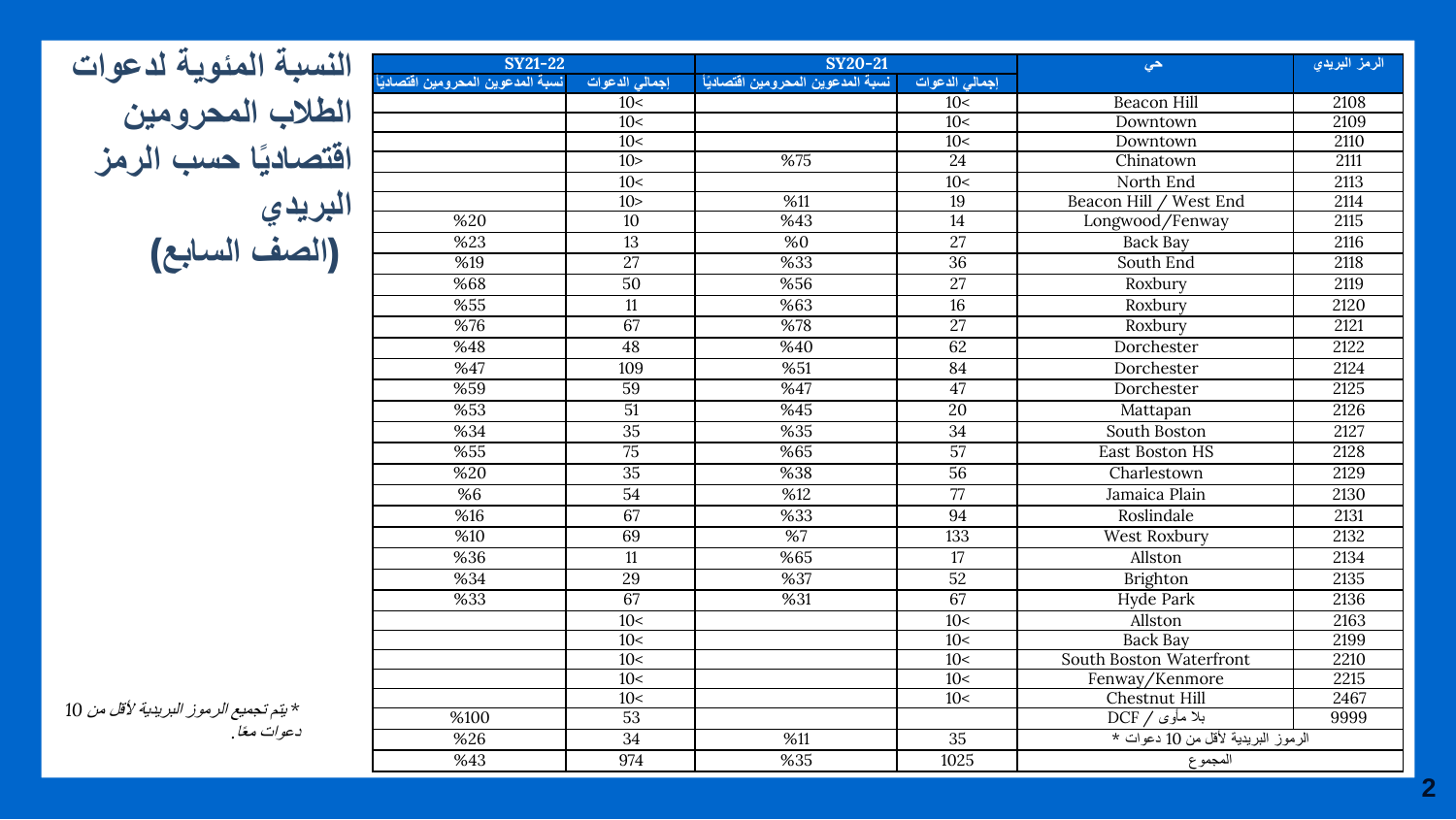| <b>SY21-22</b>                    |                 | <b>SY20-21</b>                     |                 | حى                                 | الرمز البريدي |
|-----------------------------------|-----------------|------------------------------------|-----------------|------------------------------------|---------------|
| نسبة المدعوين المحرومين اقتصاديًأ | إجمالى الدعوات  | نسبة المدعوين المحر ومبن اقتصاديًأ | إجمالي الدعوات  |                                    |               |
|                                   | 10<             |                                    | 10<             | <b>Beacon Hill</b>                 | 2108          |
|                                   | 10<             |                                    | 10<             | Downtown                           | 2109          |
|                                   | 10<             |                                    | 10<             | Downtown                           | 2110          |
|                                   | 10<             |                                    | 10<             | Chinatown                          | 2111          |
|                                   | 10<             |                                    | 10<             | North End                          | 2113          |
|                                   | 10<             |                                    | 10<             | Beacon Hill / West End             | 2114          |
|                                   | 10 >            | %55                                | 11              | Longwood/Fenway                    | 2115          |
|                                   | 10<             |                                    | 10<             | <b>Back Bay</b>                    | 2116          |
| %64                               | $\overline{11}$ | %82                                | $\overline{11}$ | South End                          | 2118          |
| %80                               | 20              | %52                                | $\overline{25}$ | Roxbury                            | 2119          |
|                                   | 10 >            | %77                                | $\overline{13}$ | Roxbury                            | 2120          |
| %78                               | 23              | %55                                | $\overline{22}$ | Roxbury                            | 2121          |
| %75                               | 20              | %69                                | 32              | Dorchester                         | 2122          |
| %50                               | 42              | %60                                | 43              | Dorchester                         | 2124          |
| %65                               | 20              | %63                                | $\overline{32}$ | Dorchester                         | 2125          |
| %41                               | $\overline{27}$ | $\sqrt{829}$                       | 17              | Mattapan                           | 2126          |
| %58                               | 12              | %64                                | 11              | South Boston                       | 2127          |
| %82                               | $\overline{28}$ | %71                                | $\overline{21}$ | East Boston HS                     | 2128          |
|                                   | 10 >            | %71                                | 14              | Charlestown                        | 2129          |
| %35                               | 17              | %35                                | 20              | Jamaica Plain                      | 2130          |
| %50                               | $\overline{18}$ | %20                                | $\overline{25}$ | Roslindale                         | 2131          |
| %42                               | 12              | %23                                | $\overline{22}$ | West Roxbury                       | 2132          |
|                                   | 10 >            | %70                                | 10              | Allston                            | 2134          |
| %80                               | 10              | %29                                | 17              | Brighton                           | 2135          |
| %50                               | $\overline{24}$ | %31                                | 35              | <b>Hyde Park</b>                   | 2136          |
|                                   | $\overline{10}$ |                                    | 10<             | Allston                            | 2163          |
|                                   | 10<             |                                    | 10<             | Back Bay                           | 2199          |
|                                   | 10<             |                                    | 10<             | South Boston Waterfront            | 2210          |
|                                   | 10<             |                                    | 10<             | Fenway/Kenmore                     | 2215          |
|                                   | 10<             |                                    | 10<             | <b>Chestnut Hill</b>               | 2467          |
| %100                              | 20              |                                    |                 | بلا مأوى / DCF                     | 9999          |
| %64                               | 36              | %68                                | 25              | الرموز البريدية لأقل من 10 دعوات * |               |
| %63                               | 340             | %52                                | 406             | المجموع                            |               |

**النسبة المئوية لدعوات الطالب المحرومين اقتصاديًا حسب الرمز البريدي )الصف التاسع(**

*\** يتم تجميع الرموز البريدية ألقل من *10* دعوات معًا*.*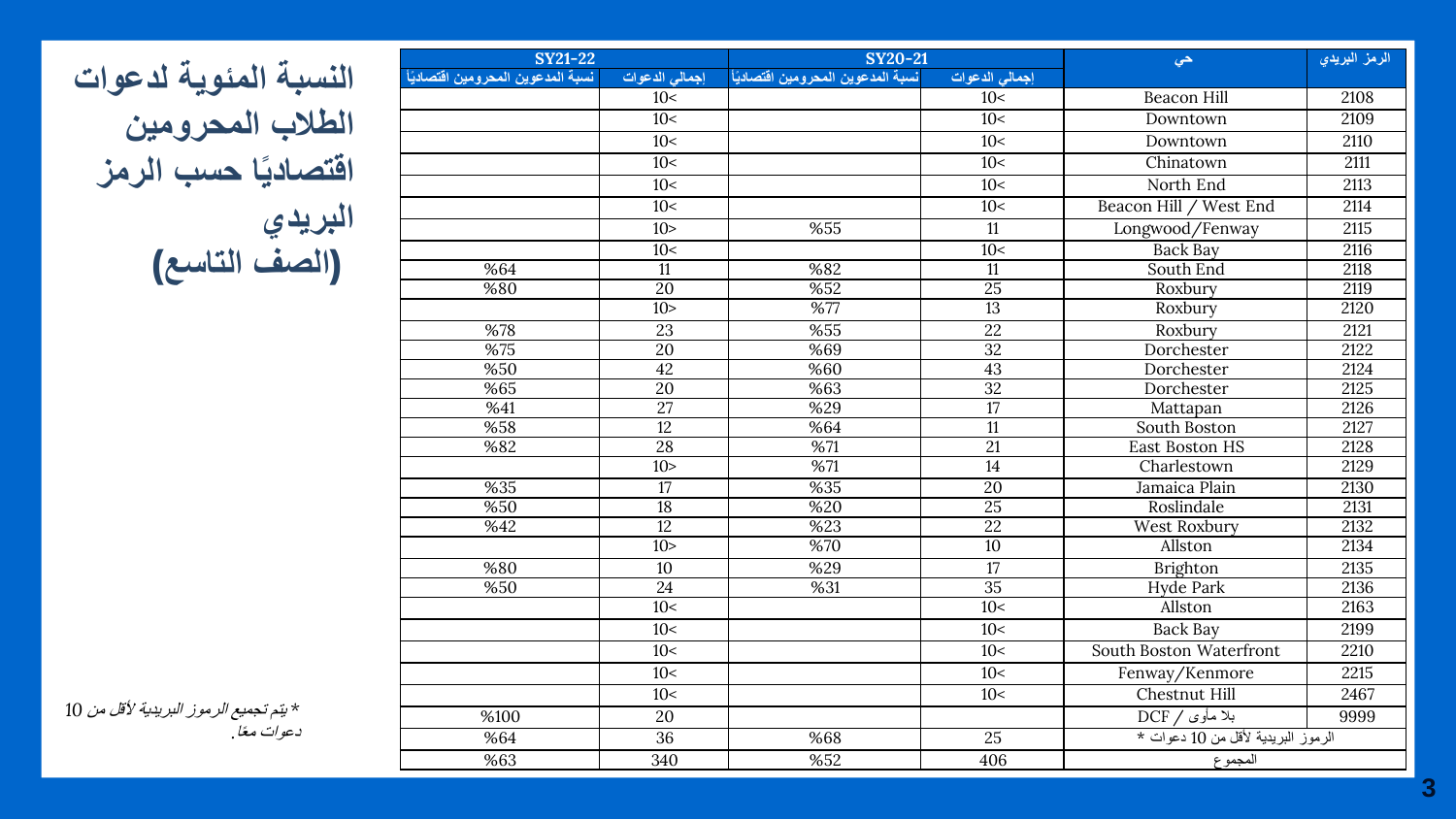**النسبة المئوية للدعوات حسب الرمز البريدي ونوع المدرسة الصف السابع( (**

|                          | <b>SY21-22</b>   |                   |                   |                                  | <b>SY20-21</b>   |              |                   | حی                                 | الرمز   |
|--------------------------|------------------|-------------------|-------------------|----------------------------------|------------------|--------------|-------------------|------------------------------------|---------|
| خاص / الأبرشي<br>Metco / | الميثاق          | <b>BPS</b>        | إجمالى<br>الدعوات | خاص<br>الأبرشي /<br><b>Metco</b> | الميثاق          | <b>BPS</b>   | إجمالى<br>الدعوات |                                    | البريدي |
|                          |                  |                   | 10<               |                                  |                  |              | 10<               | <b>Beacon Hill</b>                 | 2108    |
|                          |                  |                   | 10<               |                                  |                  |              | 10<               | Downtown                           | 2109    |
|                          |                  |                   | 10<               |                                  |                  |              | 10<               | Downtown                           | 2110    |
|                          |                  |                   | 10 >              | %4                               | %0               | %96          | $\overline{24}$   | Chinatown                          | 2111    |
|                          |                  |                   | 10<               |                                  |                  |              | 10<               | North End                          | 2113    |
|                          |                  |                   | 10 >              | %58                              | %0               | %42          | 19                | Beacon Hill / West End             | 2114    |
| %50                      | %0               | %50               | 10                | %36                              | %0               | %64          | 14                | Longwood/Fenway                    | 2115    |
| %31                      | %0               | %69               | 13                | %81                              | %0               | %19          | $\overline{27}$   | Back Bay                           | 2116    |
| %37                      | $\sqrt{64}$      | %59               | $\overline{27}$   | %36                              | %6               | %58          | 36                | South End                          | 2118    |
| %12                      | $\sqrt{88}$      | %80               | 50                | $\sqrt{64}$                      | %11              | %85          | $\overline{27}$   | Roxbury                            | 2119    |
| %27                      | %18              | %55               | 11                | %19                              | %13              | %69          | $\overline{16}$   | Roxbury                            | 2120    |
| %7                       | $\overline{\%6}$ | %87               | 67                | $\sqrt{64}$                      | %22              | %74          | $\overline{27}$   | Roxbury                            | 2121    |
| %10                      | %13              | %77               | 48                | %21                              | %10              | %69          | 62                | Dorchester                         | 2122    |
| $\sqrt{810}$             | $\sqrt{813}$     | %77               | 109               | $\sqrt{815}$                     | $\sqrt{812}$     | %73          | 84                | Dorchester                         | 2124    |
| %10                      | %8               | %81               | 59                | %15                              | %17              | %68          | 47                | Dorchester                         | 2125    |
| %10                      | $\sqrt{820}$     | %71               | $\overline{51}$   | %10                              | %50              | %40          | $\overline{20}$   | Mattapan                           | 2126    |
| %29                      | %6               | %66               | $\overline{35}$   | $\sqrt{35}$                      | %12              | %53          | 34                | South Boston                       | 2127    |
| %5                       | %15              | %80               | $\overline{75}$   | $\sqrt{2}$                       | %11              | %88          | $\overline{57}$   | East Boston HS                     | 2128    |
| %20                      | %0               | %80               | $\overline{35}$   | %13                              | %0               | %88          | 56                | Charlestown                        | 2129    |
| %35                      | %0               | %65               | $\overline{54}$   | $\sqrt{38}$                      | $\overline{\%6}$ | %56          | 77                | Jamaica Plain                      | 2130    |
| %25                      | %6               | %69               | 67                | %14                              | %11              | %76          | 94                | Roslindale                         | 2131    |
| $\sqrt{333}$             | $\overline{\%3}$ | %64               | 69                | %35                              | $\sqrt{64}$      | %62          | 133               | West Roxbury                       | 2132    |
| %9                       | %0               | %91               | 11                | %12                              | %0               | %88          | 17                | Allston                            | 2134    |
| %28                      | $\sqrt{60}$      | %72               | 29                | $\sqrt{333}$                     | %0               | %67          | 52                | Brighton                           | 2135    |
| %25                      | %16              | $\frac{9658}{56}$ | 67                | %24                              | %21              | %55          | 67                | Hyde Park                          | 2136    |
|                          |                  |                   | 10<               |                                  |                  |              | 10<               | Allston                            | 2163    |
|                          |                  |                   | 10<               |                                  |                  |              | 10<               | <b>Back Bay</b>                    | 2199    |
|                          |                  |                   | 10<               |                                  |                  |              | 10<               | South Boston Waterfront            | 2210    |
|                          |                  |                   | 10<               |                                  |                  |              | 10<               | Fenway/Kenmore                     | 2215    |
|                          |                  |                   | 10<               |                                  |                  |              | 10<               | Chestnut Hill                      | 2467    |
| %0                       | %0               | %100              | 53                |                                  |                  |              |                   | بلا ماوی / DCF                     | 9999    |
| %35                      | $\overline{\%0}$ | %65               | 34                | %43                              | %0               | $\sqrt{657}$ | $\overline{35}$   | الرموز البريدية لأقل من 10 دعوات * |         |
| %18                      | %8               | %74               | 974               | %24                              | %9               | %67          | 1025              | المجموع                            |         |

دعوات معًا*. \** يتم تجميع الرموز البريدية ألقل من *<sup>10</sup>*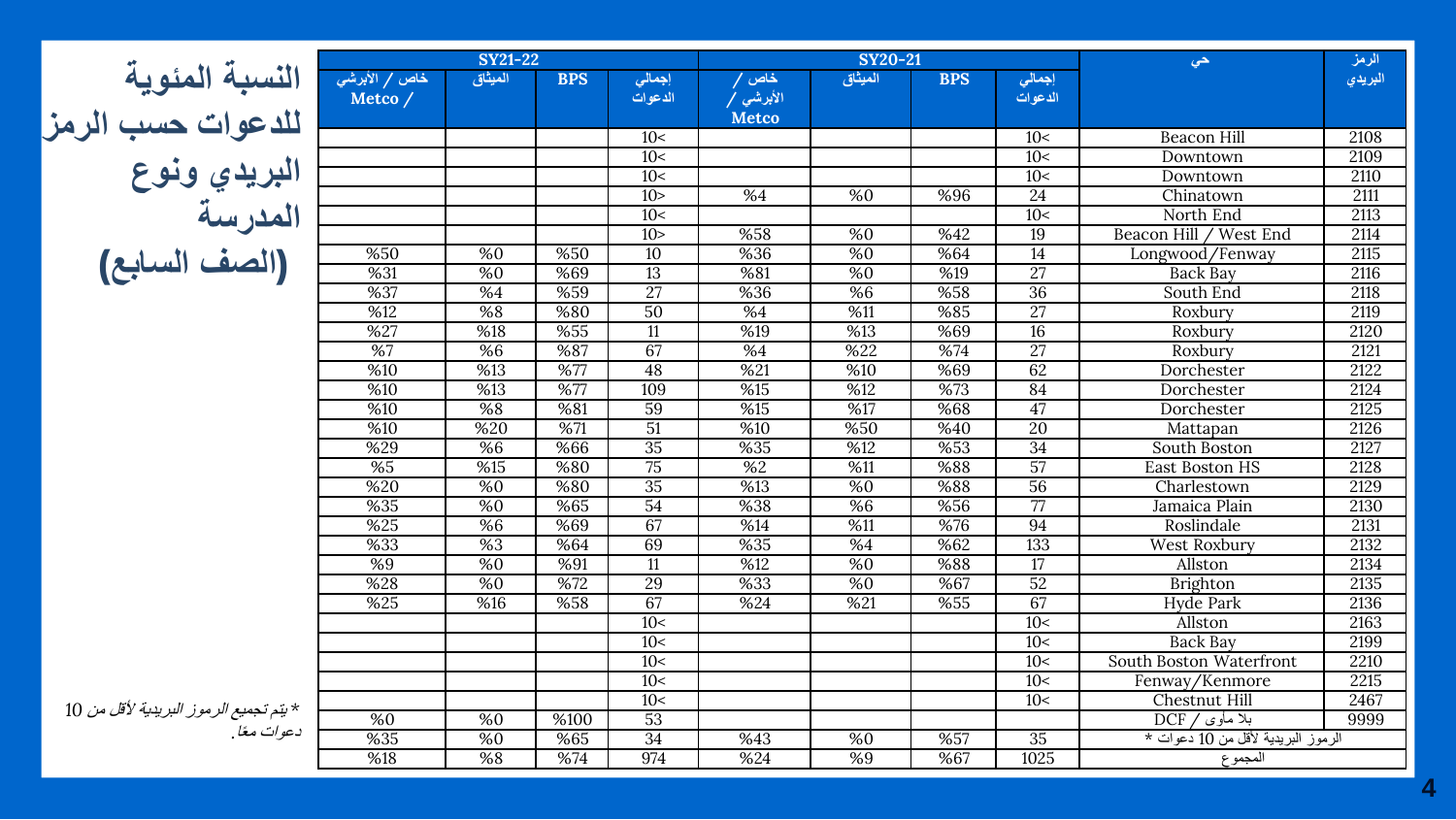| النسبة المئوية    |
|-------------------|
| للدعوات حسب الرمز |
| البريدي ونوع      |
| المدرسة           |
| (الصف التاسع)     |

|                 | <b>SY21-22</b> |            | <b>SY20-21</b><br>حى |                                |                           |            |                 | الرمز البريدى                      |      |
|-----------------|----------------|------------|----------------------|--------------------------------|---------------------------|------------|-----------------|------------------------------------|------|
| خاص / الأبرشي / | الميثاق        | <b>BPS</b> |                      | خاص / الأبرشي / إجمالي الدعوات | الميثاق                   | <b>BPS</b> | إجمالى          |                                    |      |
| <b>Metco</b>    |                |            |                      | Metco                          |                           |            | الدعوات         |                                    |      |
|                 |                |            | 10<                  |                                |                           |            | 10<             | <b>Beacon Hill</b>                 | 2108 |
|                 |                |            | 10<                  |                                |                           |            | 10<             | Downtown                           | 2109 |
|                 |                |            | 10<                  |                                |                           |            | 10<             | Downtown                           | 2110 |
|                 |                |            | $\overline{10}$      |                                |                           |            | 10<             | Chinatown                          | 2111 |
|                 |                |            | 10<                  |                                |                           |            | 10<             | North End                          | 2113 |
|                 |                |            | 10<                  |                                |                           |            | 10<             | Beacon Hill / West End             | 2114 |
|                 |                |            | 10 <sub>&gt;</sub>   | %27                            | %18                       | %55        | $\overline{11}$ | Longwood/Fenway                    | 2115 |
|                 |                |            | 10<                  |                                |                           |            | 10<             | Back Bay                           | 2116 |
| %27             | %9             | %64        | 11                   | %9                             | %0                        | %91        | 11              | South End                          | 2118 |
| %15             | %5             | %80        | 20                   | %16                            | %36                       | %48        | $\overline{25}$ | Roxbury                            | 2119 |
|                 |                |            | 10 >                 | $\sqrt{88}$                    | %15                       | %77        | $\overline{13}$ | Roxbury                            | 2120 |
| %4              | %9             | %87        | 23                   | %9                             | %32                       | %59        | 22              | Roxbury                            | 2121 |
| %5              | %10            | %85        | 20                   | %19                            | %16                       | %66        | 32              | Dorchester                         | 2122 |
| %12             | %14            | %74        | 42                   | %16                            | %14                       | %70        | 43              | Dorchester                         | 2124 |
| %5              | %20            | %75        | 20                   | %9                             | %16                       | %75        | $\overline{32}$ | Dorchester                         | 2125 |
| %22             | %22            | %56        | $\overline{27}$      | %41                            | %35                       | %24        | $\overline{17}$ | Mattapan                           | 2126 |
| $\sqrt{88}$     | $\sqrt{817}$   | %75        | $\overline{12}$      | %18                            | $\sqrt{9}$                | %73        | $\overline{11}$ | South Boston                       | 2127 |
| %0              | %4             | %96        | 28                   | %10                            | %10                       | %81        | $\overline{21}$ | East Boston HS                     | 2128 |
|                 |                |            | 10 >                 | $\overline{\frac{9}{67}}$      | $\overline{\frac{967}{}}$ | %86        | $\overline{14}$ | Charlestown                        | 2129 |
| %35             | %0             | %65        | 17                   | %60                            | %20                       | %20        | 20              | Jamaica Plain                      | 2130 |
| %28             | $\sqrt{811}$   | %61        | $\overline{18}$      | %44                            | $\sqrt{812}$              | %44        | 25              | Roslindale                         | 2131 |
| %17             | %0             | %83        | $\overline{12}$      | %50                            | %5                        | %45        | $\overline{22}$ | West Roxbury                       | 2132 |
|                 |                |            | 10 <sub>&gt;</sub>   | %20                            | %0                        | %80        | 10              | Allston                            | 2134 |
| %20             | %0             | %80        | 10                   | %59                            | %0                        | %41        | $\overline{17}$ | Brighton                           | 2135 |
| $\sqrt{813}$    | %21            | %67        | $\overline{24}$      | $\sqrt{831}$                   | %29                       | %40        | $\overline{35}$ | Hyde Park                          | 2136 |
|                 |                |            | $\overline{10}$      |                                |                           |            | 10<             | Allston                            | 2163 |
|                 |                |            | 10<                  |                                |                           |            | 10<             | <b>Back Bav</b>                    | 2199 |
|                 |                |            | 10<                  |                                |                           |            | 10<             | South Boston Waterfront            | 2210 |
|                 |                |            | 10<                  |                                |                           |            | 10<             | Fenway/Kenmore                     | 2215 |
|                 |                |            | 10<                  |                                |                           |            | 10<             | Chestnut Hill                      | 2467 |
| %10             | %0             | %90        | 20                   |                                |                           |            |                 | بلا مأوى / DCF                     | 9999 |
| %11             | %6             | %83        | 36                   | %20                            | %0                        | %80        | 25              | الرموز البريدية لأقل من 10 دعوات * |      |
| %13             | %10            | %77        | 340                  | %25                            | %16                       | %59        | 406             | المجموع                            |      |

*\** يتم تجميع الرموز البريدية ألقل من *10* دعوات معًا*.*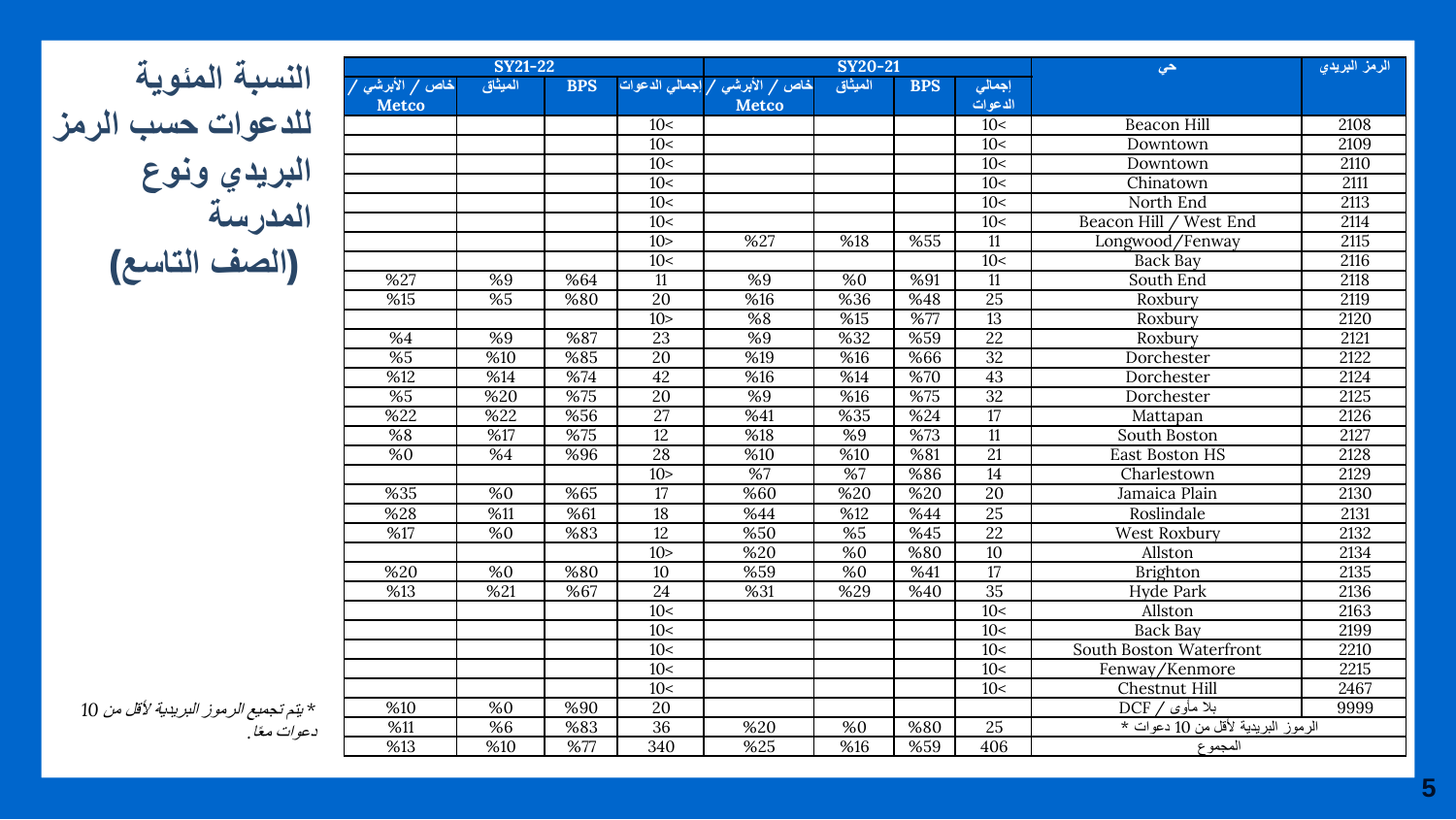| توزيع المعدل    |
|-----------------|
| التراكمي للطلاب |
| المدعوين (للصف  |
| السابع)         |

| متوسط المعدل<br>التراكمي | $A^+$<br>12               | r.<br>$11.9 - 11$ | $A-$<br>$10.9 - 10$ | $B+$<br>$9.9 - 9$ | B<br>$8.9 - 8$   | $B-$<br>$7.9 - 7$ | # الدعوات       | حى                                 | الرمز البريدي |
|--------------------------|---------------------------|-------------------|---------------------|-------------------|------------------|-------------------|-----------------|------------------------------------|---------------|
|                          |                           |                   |                     |                   |                  |                   | 10<             | Beacon Hill                        | 02108         |
|                          |                           |                   |                     |                   |                  |                   | 10<             | Downtown                           | 02109         |
|                          |                           |                   |                     |                   |                  |                   | 10<             | Downtown                           | 02110         |
|                          |                           |                   |                     |                   |                  |                   | 10<             | Chinatown                          | 02111         |
|                          |                           |                   |                     |                   |                  |                   | 10<             | North End                          | 02113         |
|                          |                           |                   |                     |                   |                  |                   | 10<             | Beacon Hill / West End             | 02114         |
| 10.38                    | %0                        | %30               | %50                 | %20               | %0               | $\sqrt{60}$       | 10              | Longwood/Fenway                    | 02115         |
| 11.10                    | %23                       | %31               | %46                 | %0                | %0               | %0                | 13              | Back Bay                           | 02116         |
| 10.92                    | $\overline{\frac{9}{67}}$ | %44               | %48                 | %0                | $\overline{\%0}$ | $\sqrt{60}$       | $\overline{27}$ | South End                          | 02118         |
| 9.51                     | %4                        | %14               | %16                 | %32               | %34              | $\overline{\%0}$  | 50              | Roxbury                            | 02119         |
| 9.89                     | %0                        | %9                | %36                 | %45               | %9               | %0                | 11              | Roxbury                            | 02120         |
| 9.79                     | %9                        | %12               | %18                 | %40               | %21              | %0                | 67              | Roxbury                            | 02121         |
| 11.04                    | %10                       | %48               | %42                 | %0                | %0               | %0                | 48              | Dorchester                         | 02122         |
| 10.53                    | $\overline{\%3}$          | %40               | $\sqrt{827}$        | %30               | %0               | %0                | 109             | Dorchester                         | 02124         |
| 10.67                    | %12                       | %34               | %24                 | %31               | %0               | %0                | 59              | Dorchester                         | 02125         |
| 9.57                     | %2                        | %18               | %18                 | %24               | %37              | %2                | $\overline{51}$ | Mattapan                           | 02126         |
| 10.48                    | $\overline{\%6}$          | %37               | %23                 | %31               | $\overline{\%3}$ | %0                | $\overline{35}$ | South Boston                       | 02127         |
| 10.25                    | %1                        | %23               |                     | %37               | %0               | %0                | $\overline{75}$ | East Boston HS                     | 02128         |
| 11.56                    | %23                       | %74               | %3                  | %0                | %0               | %0                | $\overline{35}$ | Charlestown                        | 02129         |
| 11.19                    | %22                       | %41               | %37                 | %0                | %0               | %0                | $\overline{54}$ | Jamaica Plain                      | 02130         |
| 10.94                    | %7                        | %43               | %49                 | %0                | %0               | %0                | 67              | Roslindale                         | 02131         |
| 11.51                    | %39                       | %51               | %10                 | %0                | $\sqrt{60}$      | %0                | 69              | West Roxbury                       | 02132         |
| 10.32                    | %0                        | %27               | %45                 | %18               | %9               | %0                | 11              | Allston                            | 02134         |
| 10.36                    | %0                        | %28               | %48                 | %24               | %0               | %0                | 29              | Brighton                           | 02135         |
| 10.32                    | %3                        | %30               | %30                 | %37               | %0               | %0                | $\overline{67}$ | Hyde Park                          | 02136         |
|                          |                           |                   |                     |                   |                  |                   | 10<             | Allston                            | 02163         |
|                          |                           |                   |                     |                   |                  |                   | 10<             | <b>Back Bav</b>                    | 02199         |
|                          |                           |                   |                     |                   |                  |                   | 10<             | South Boston Waterfront            | 02210         |
|                          |                           |                   |                     |                   |                  |                   | 10<             | Fenway/Kenmore                     | 02215         |
|                          |                           |                   |                     |                   |                  |                   | 10<             | Chestnut Hill                      | 02467         |
| 9.31                     | %8                        | %8                | %9                  | %34               | %42              | %0                | 53              | بلا مأوى / DCF                     | 99999         |
| 10.92                    | %15                       | %53               | %12                 | %18               | %3               | %0                | 34              | الرموز البريدية لأقل من 10 دعوات * |               |
| 10.49                    | %10                       | %33               | %27                 | %22               | %8               | $\overline{\%}0$  | 974             | المجموع                            |               |

دعوات معًا*. \** يتم تجميع الرموز البريدية ألقل من *<sup>10</sup>*